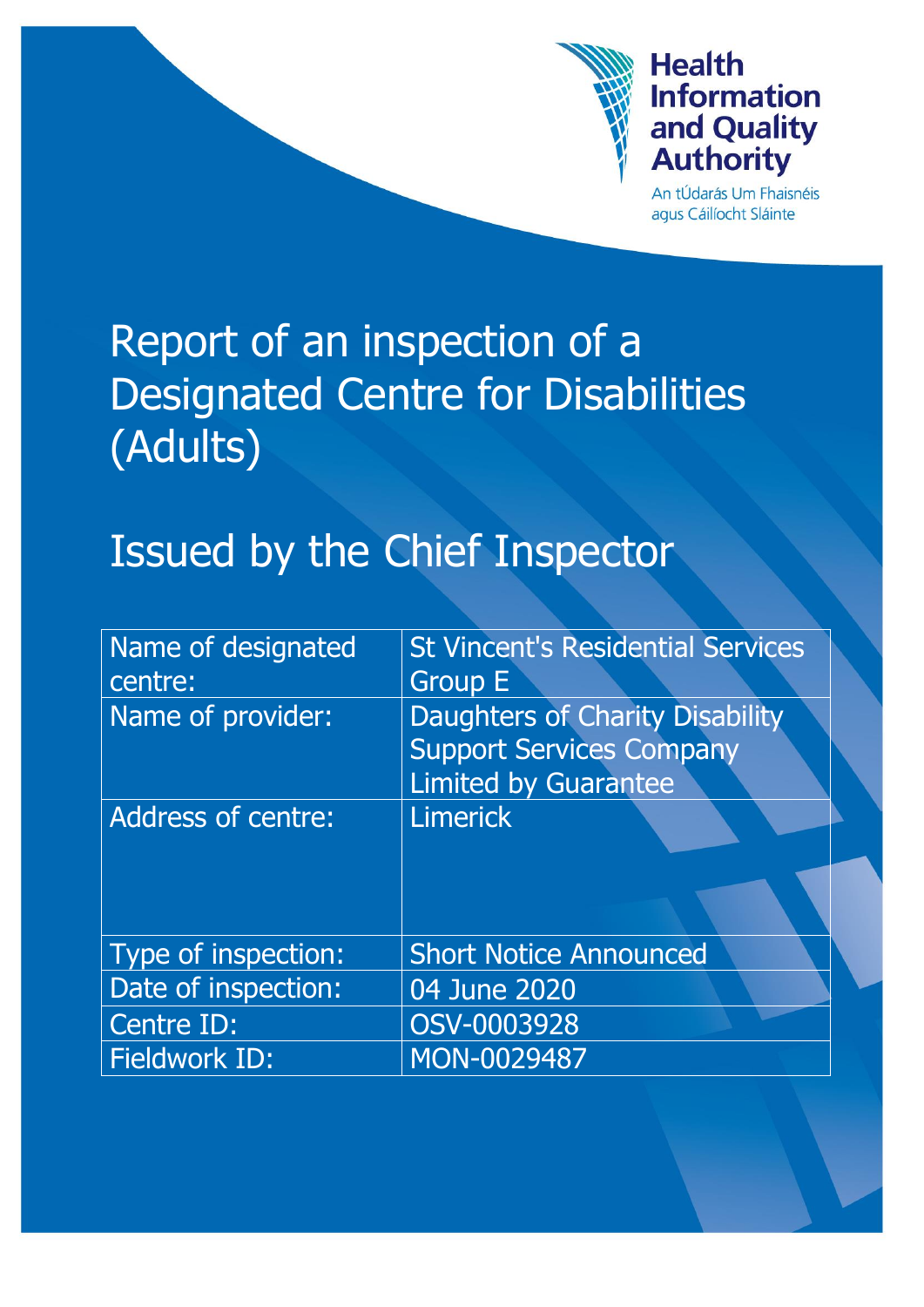# About the designated centre

The following information has been submitted by the registered provider and describes the service they provide.

#### **The following information outlines some additional data on this centre.**

| Number of residents on the |  |
|----------------------------|--|
| date of inspection:        |  |
|                            |  |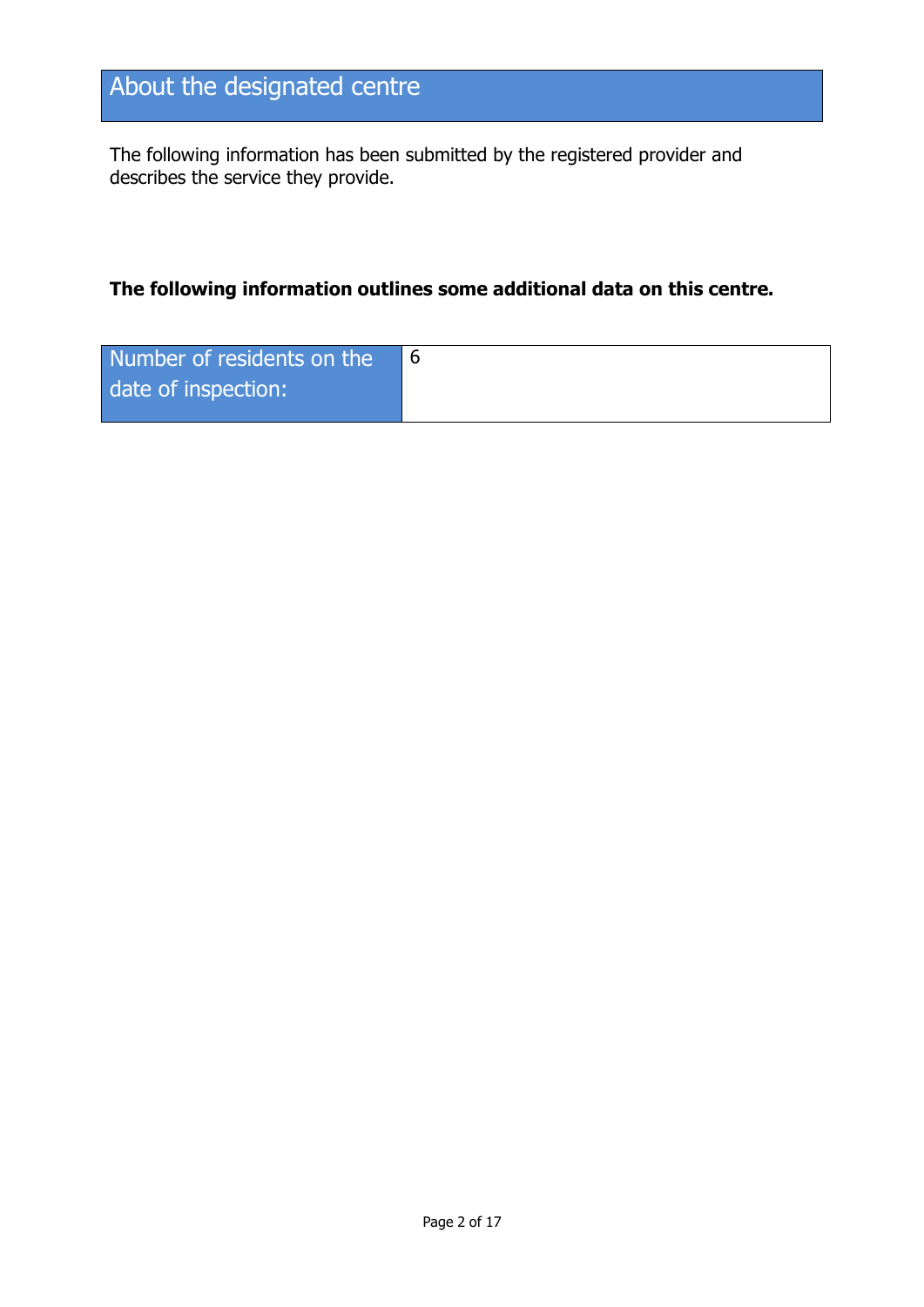This inspection was carried out to assess compliance with the Health Act 2007 (as amended), the Health Act 2007 (Care and Support of Residents in Designated Centres for Persons (Children and Adults) with Disabilities) Regulations 2013, and the Health Act 2007 (Registration of Designated Centres for Persons (Children and Adults with Disabilities) Regulations 2013 - 2015 as amended. To prepare for this inspection the inspector of social services (**hereafter referred to as inspectors**) reviewed all information about this centre. This included any previous inspection findings, registration information, information submitted by the provider or person in charge and other unsolicited information since the last inspection.

As part of our inspection, where possible, we:

- **speak with residents and the people who visit them to find out their** experience of the service,
- talk with staff and management to find out how they plan, deliver and monitor the care and support services that are provided to people who live in the centre,
- **•** observe practice and daily life to see if it reflects what people tell us,
- **F** review documents to see if appropriate records are kept and that they reflect practice and what people tell us.

In order to summarise our inspection findings and to describe how well a service is doing, we group and report on the regulations under two dimensions of:

#### **1. Capacity and capability of the service:**

This section describes the leadership and management of the centre and how effective it is in ensuring that a good quality and safe service is being provided. It outlines how people who work in the centre are recruited and trained and whether there are appropriate systems and processes in place to underpin the safe delivery and oversight of the service.

#### **2. Quality and safety of the service:**

This section describes the care and support people receive and if it was of a good quality and ensured people were safe. It includes information about the care and supports available for people and the environment in which they live.

A full list of all regulations and the dimension they are reported under can be seen in Appendix 1.

#### **This inspection was carried out during the following times:**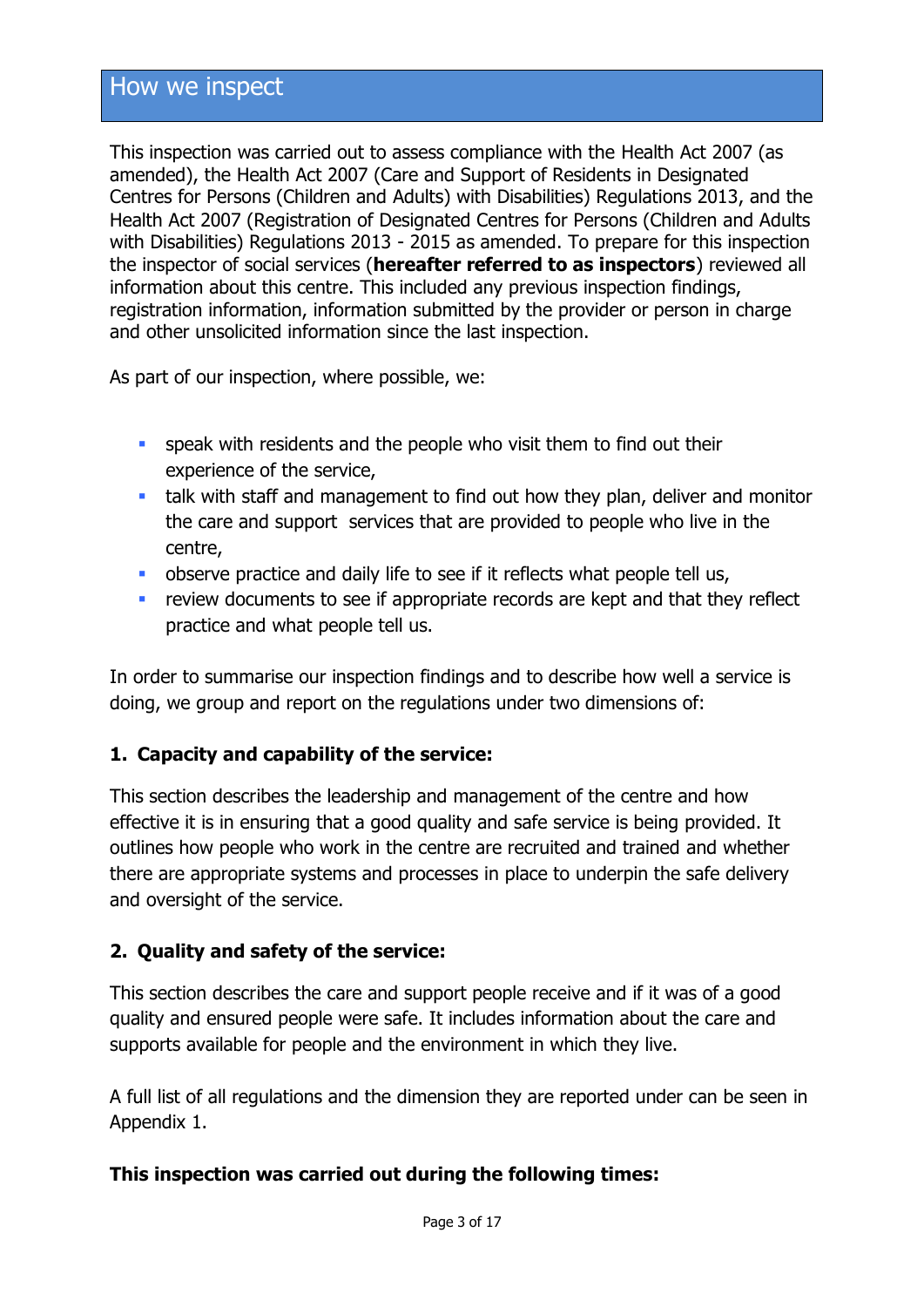| Date                    | Times of<br><b>Inspection</b> | Inspector     | <b>Role</b> |
|-------------------------|-------------------------------|---------------|-------------|
| Thursday 4 June<br>2020 | 11:00hrs to<br>17:00hrs       | Cora McCarthy | Lead        |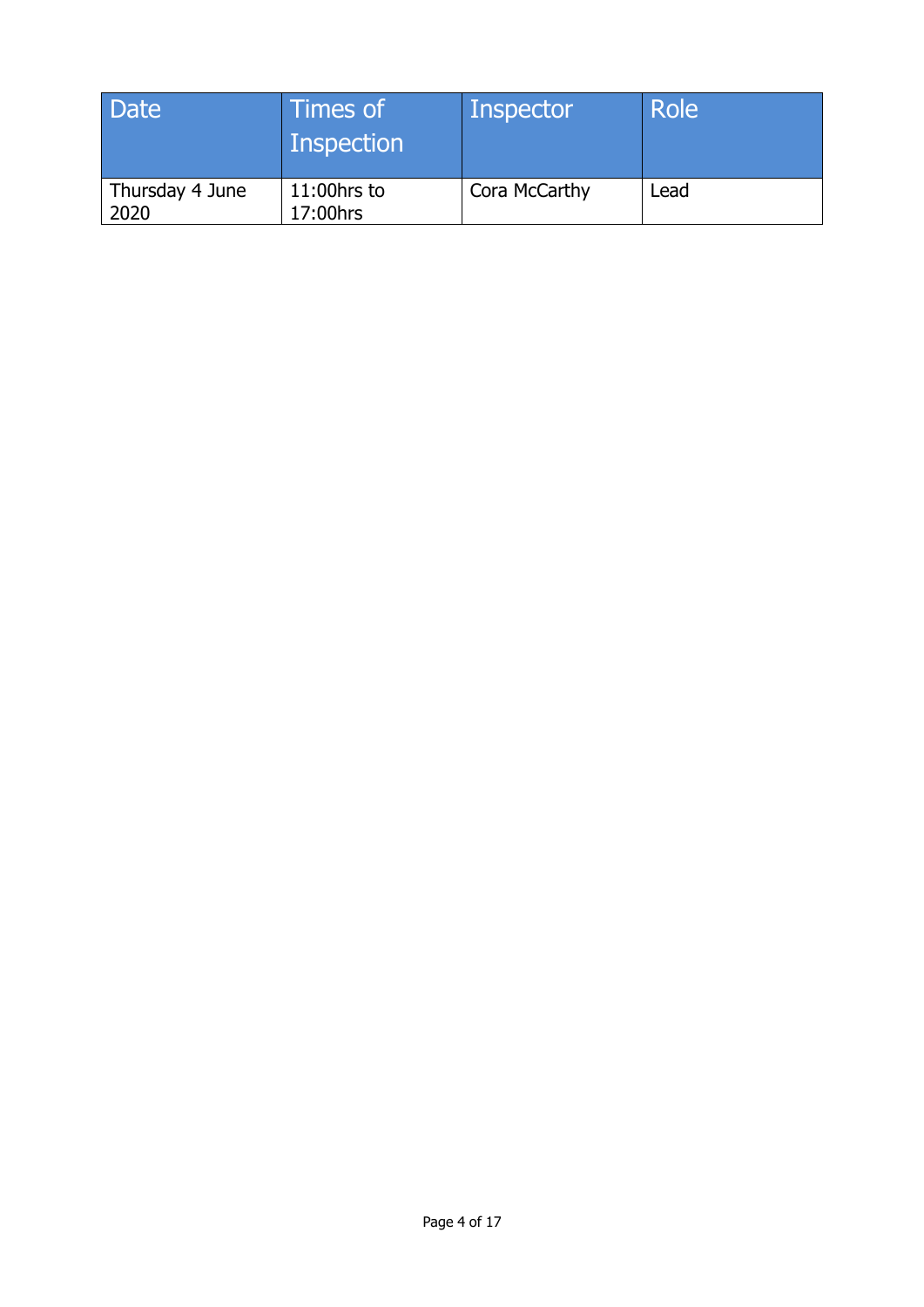The inspector met with all six residents during the course of the inspection. The resident group did not have the ability to fully converse with the inspector however from the residents' demeanour, engagement with staff, their vocalisations and facial expressions, the inspector determined that the residents were very content in the designated centre. The staff provided individualised support and this was evident from observing their interactions. The residents went out on one-to-one walks and drives with staff members during the inspection. On return to the house all residents were supported by staff to follow the current public health guidelines regarding hand hygiene.

One resident required support with having a snack and the staff supported them in a caring and dignified manner that was individual to their needs whereby they were provided with a special spoon to facilitate them eating independently. The inspector also noted an interaction between a resident and staff member where the resident was engaging in self injurious behaviour, the staff member was observed to follow the resident's person specific support plan and support the resident in a respectful manner which clearly indicated that they knew the residents needs very well. During the inspection the inspector observed the residents in their home environment and they appeared to be happy and engaged well with staff.

The inspector spoke with one resident who spoke positively about the staff and person in charge. The resident who resided in a self contained apartment was very clear that she was happy in the centre. The resident told the inspector that she liked her apartment and indicated that the the staff were very caring. The inspector spoke with four staff members during the inspection and read resident's care files. During discussions with staff they outlined the residents' needs and activities which the inspector observed them engaging with throughout the day. These included drives and walks, phone calls with family members, limitations were in place due to Covid 19 restrictions. Examples were given to the inspector by the staff of how they the residents independent living skills were maintained and promoted. A staff member told the inspector of the residents' goals and wishes and how staff were supporting them to realise their goals. One resident in particular had chosen to go for afternoon tea with a family member in a local hotel and this was being facilitated once the Covid 19 restrictions have lifted. The inspector continued to note throughout the inspection the respectful manner in which the staff carried out their interactions with the residents.

## **Capacity and capability**

Overall, the inspector found effective governance systems were in place and the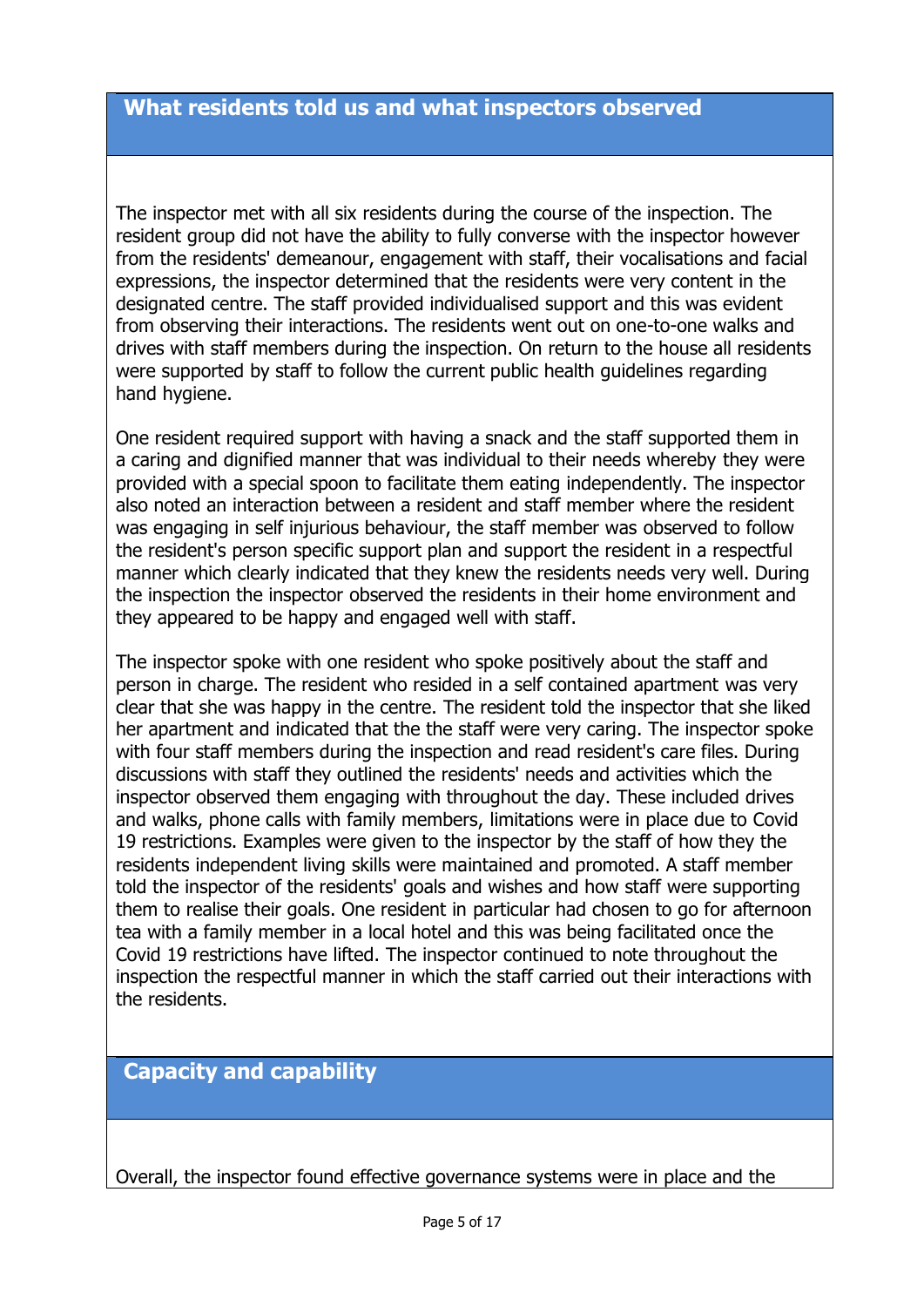centre was adequately resourced to meet the needs of the residents. There was a clearly defined management structure, which identified the lines of authority and accountability for all areas of service provision. The person in charge held the necessary skills and qualifications to carry out the role. The person in charge had ensured all the requested documentation was available for the inspector to review during the inspection.

The provider had ensured that staff numbers and skill mix at the centre were in line with the assessed needs of the residents. The inspector reviewed the actual and planned rota which indicated continuity of care from a core staff team. During the Covid 19 pandemic staff members were redeployed from day service to support residents. The staff members with whom the inspector spoke with were very knowledgeable around the residents' assessed needs and their individual methods of communication.

The person in charge had a training matrix for review and the inspector noted that all staff had received mandatory training and refresher training was also available as part of a continuous professional development programme.

Clear management structures and lines of accountability were in place. The provider had also undertaken unannounced inspections of the service on a six monthly basis and an annual review of the quality and safety of service was carried out in November 2019. These audits resulted in action plans being developed for quality improvement and these actions had been completed.

The registered provider had a written statement of purpose in place for the centre, which contained all information required under Schedule 1 of the regulations. One amendment required to be made to the staffing whole time equivalent however the person in charge committed to addressing this immediately.

During the inspection incidents were reviewed and it was noted that the person in charge had notified the Office of the Chief Inspector of incidents that occurred in the designated centre.

#### Regulation 14: Persons in charge

The person in charge demonstrated the relevant experience in management and had a good understanding of the regulations. The person in charge ensured there was effective governance and operational management in the designated centre.

Judgment: Compliant

Regulation 15: Staffing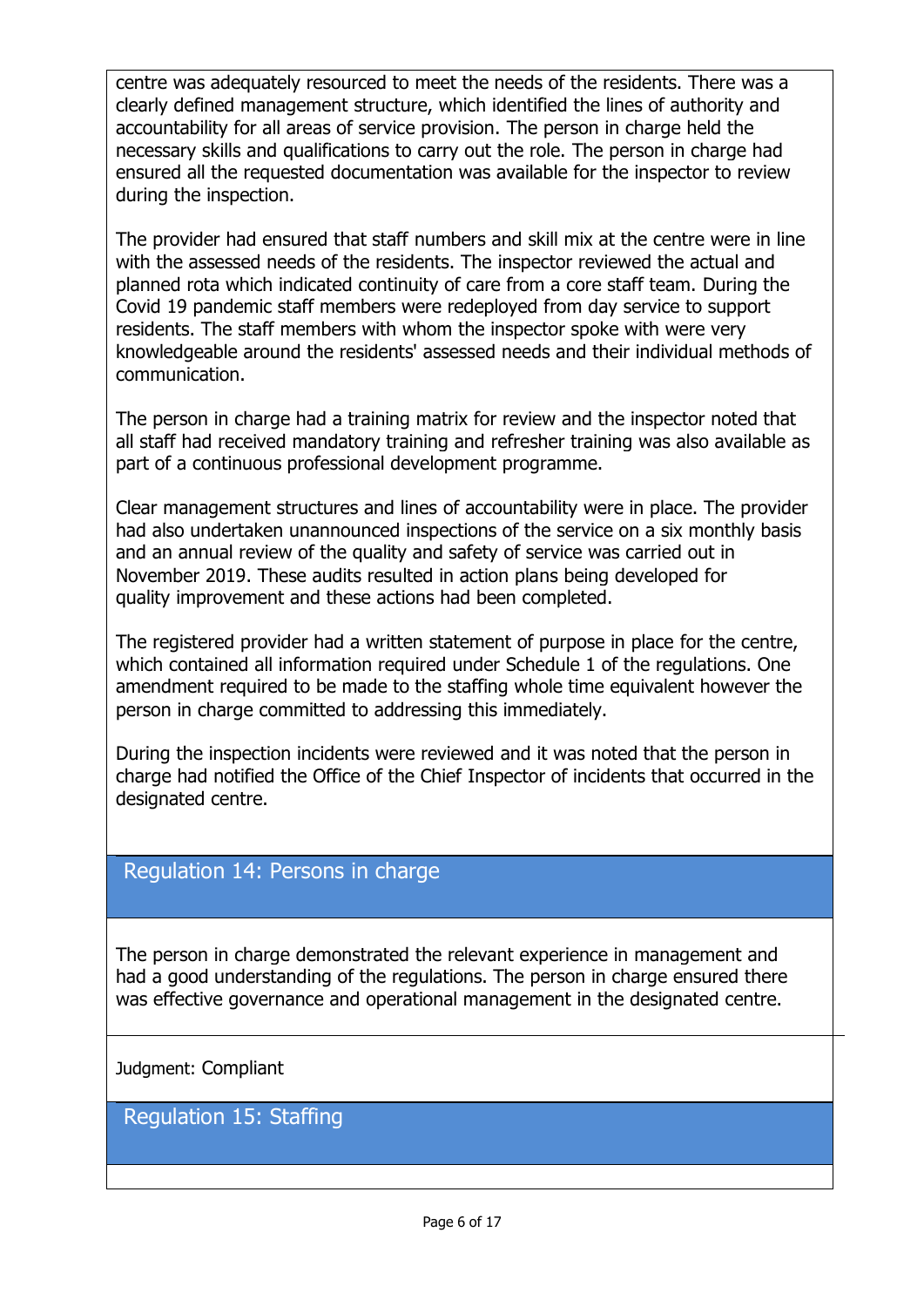The registered provider had a planned and actual roster in place and had ensured that the number, qualifications and skill mix of staff was appropriate to the number and assessed needs of the residents and the statement of purpose.

Judgment: Compliant

### Regulation 16: Training and staff development

The person in charge had a training matrix for review and the inspector noted that all staff had received mandatory training and refresher training was also available as part of a continuous professional development programme.

Judgment: Compliant

Regulation 23: Governance and management

The registered provider had ensured that an annual review and unannounced visits of the quality and safety of care and support in the designated centre had been carried out and action plans implemented.

Judgment: Compliant

Regulation 3: Statement of purpose

The registered provider had a written statement of purpose in place for the centre, which contained all information required under Schedule 1 of the regulations.

Judgment: Compliant

Regulation 31: Notification of incidents

The person in charge notified the Office of the Chief Inspector of incidents that occurred in the designated centre.

Judgment: Compliant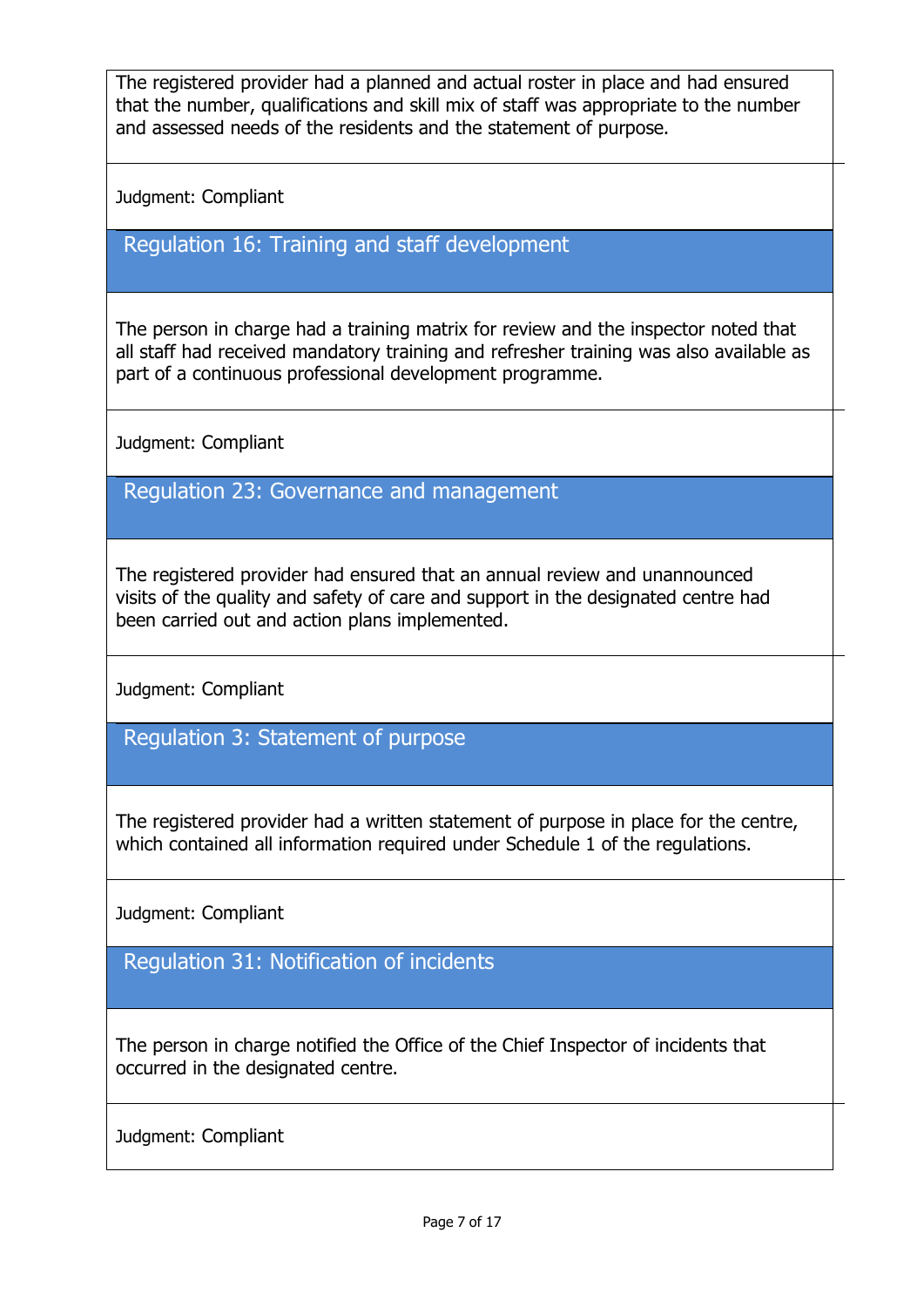The inspector reviewed the quality and safety of care and support in the designated centre and found that overall; the quality of services provided to residents was of a very good standard. The inspector noted that the provider had implemented the necessary protocols and guidelines in relation to good infection prevention and control to ensure the safety of all residents during the Covid 19 pandemic. These guidelines were in line with the national public health guidelines and were reviewed regularly with information and protocols updated as necessary. For example, user friendly information was displayed in the hallway with visuals to support the residents understanding of Covid 19.

The registered provider had ensured that appropriate health care was provided for each resident, having regard to individual personal plans and supports required during the Covid 19 pandemic. Appointments with the GP or other medical practitioners were carried out either over the phone or video call, these were noted to be effective methods of maintaining the health and well being of the residents.

The provider had not ensured that one resident was facilitated to exercise choice and control regarding the hours they attended their activation day centre; the resident had limited hours there. The resident enjoyed their time in the activation centre but only had on average 4 hours per week, this required review by the provider.

The registered provider had provided opportunities for residents to participate in activities in accordance with their interests, capacities and developmental needs. There were limitations to the activities the residents could engage in due to the Covid 19 restrictions however the staff were very innovative. The residents went on regular walks, drives, engaged in gardening, baking, painting and tea parties.

There were systems in place and supports available to manage behaviour that challenges in the centre with behaviour support plans that were comprehensive and reviewed regularly. A referral had been made for one resident for a communication and sensory assessment to support their positive behaviour support plan and for it to be more comprehensive, this required follow up. The inspector noted that every effort was made to identify and alleviate the cause of residents' behaviour that challenges. Residents were supported with behaviours through the use of phone or video calls. Regular structured activities, contact with family and extra staff for 1:1 support ensured that incidents of behaviours that challenge were reduced during the lock down period.

The provider had reviewed the risk management register when the Covid 19 pandemic began, a risk assessment regarding Covid 19 had been carried out by the provider in March 2020. The assessment was centre specific and included a contingency plan in the event that any of the residents required to be isolated if they contracted the illness. The provider had a step out unit where residents were moved to once suspected of having the virus. If the resident then confirmed positive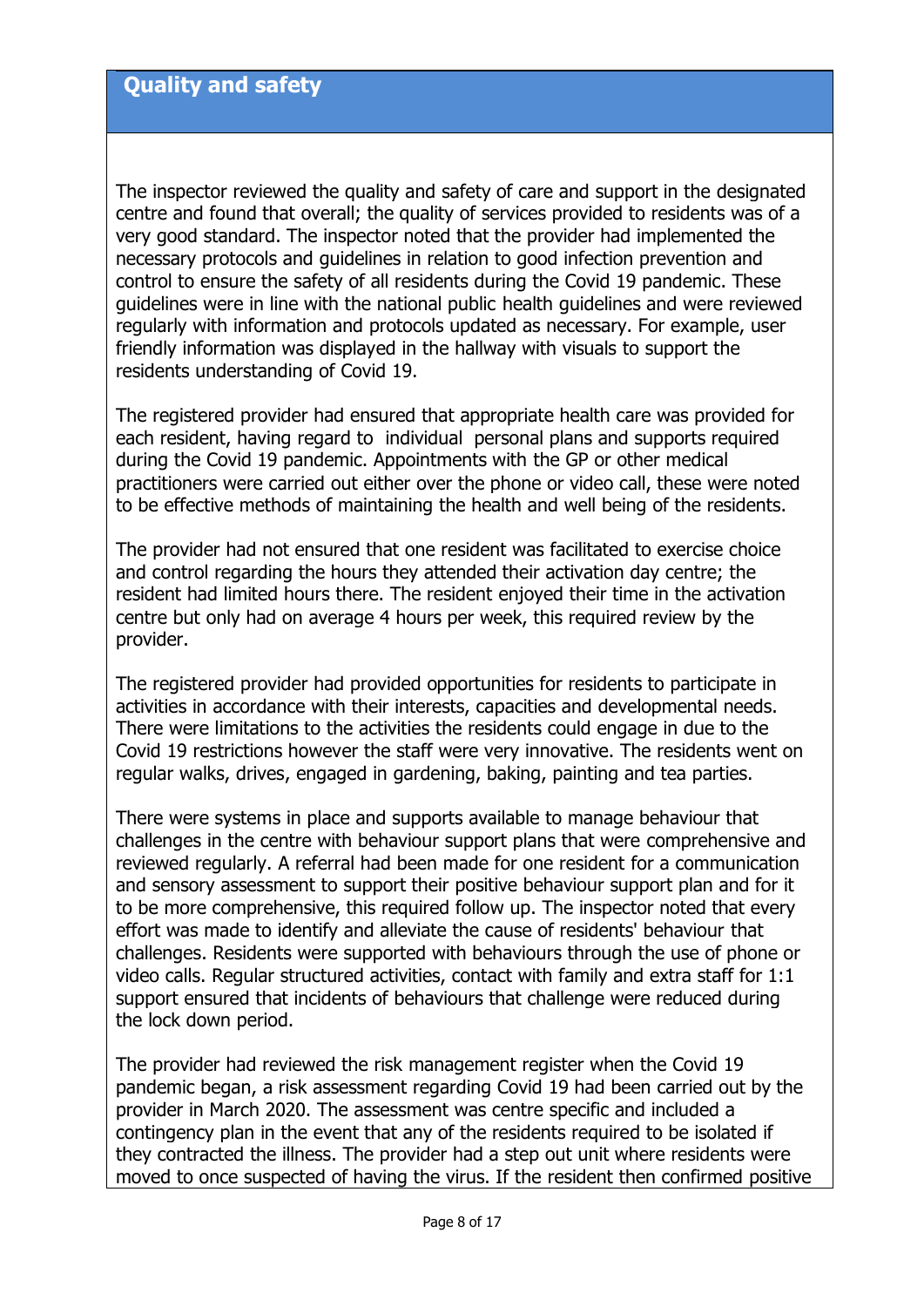they were moved to an isolation unit where they would be supported by a separate team while in isolation. This risk assessment was updated regularly in line with public health guidelines and included infection prevention control training for staff and cleaning regimes. The inspector noted the good practice employed by staff while on inspection, including sanitising frequently touched surfaces and regular hand sanitising. The hand sanitising station was in a good location just outside the front door so people could not enter without cleaning their hands. The staff wore face masks throughout the day and were observed to use them correctly and disposed of them in a separate clinical waste bin as outlined in the risk assessment.

The inspector noted that the provider had taken actions to ensure the safety of all residents during the pandemic with appropriate user friendly information provided to the residents to support their understanding of Covid 19 and the restrictions in place. However communication assessments were required to be carried out for residents and communication training for staff to meet the residents' assessed needs.

The registered provider had ensured that staff had received appropriate training in relation to infection, prevention and control and safeguarding residents and the prevention, detection and response to abuse.

#### Regulation 10: Communication

Communication assessments were required to be carried out for residents and communication training for staff to meet the residents' assessed needs. Appropriate user friendly information with visuals was provided to the residents to support their understanding of covid 19 and the restrictions in place.All residents had access to television, newspapers and radio.

Judgment: Substantially compliant

#### Regulation 26: Risk management procedures

The provider had a risk management policy in place and all identified risks had a risk management plan in place including the risks attached to Covid 19. The provider ensured that there was a system in place in the centre for responding to emergencies.

Judgment: Compliant

Regulation 27: Protection against infection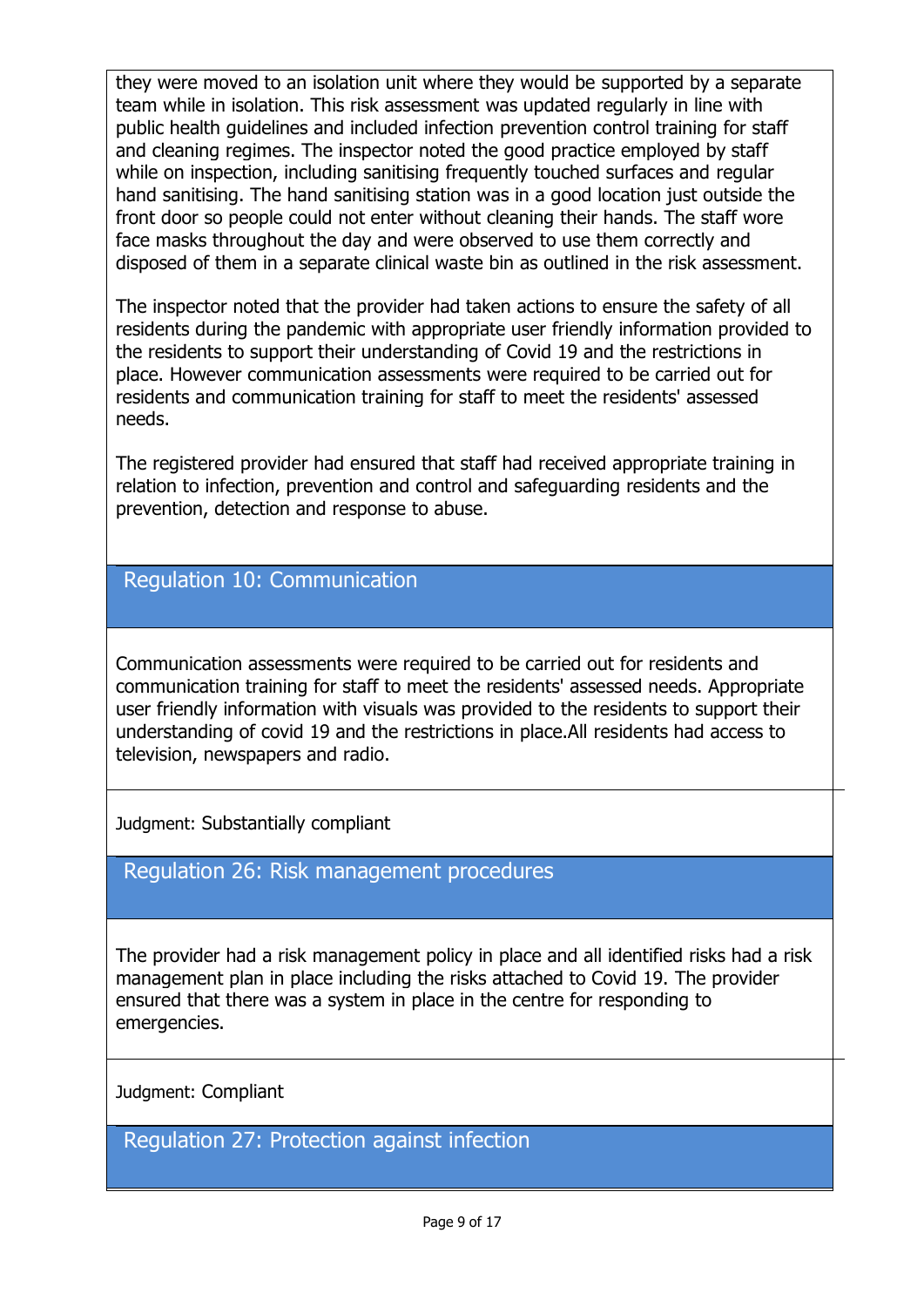The provider had ensured that residents who may be at risk of an infection such as Covid 19 were protected by adopting procedures consistent with the standards for infection prevention and control.

Judgment: Compliant

#### Regulation 6: Health care

Overall the health and well-being of the residents was promoted in the centre. Staff demonstrated a good knowledge of the resident's health care needs and how to support them. Each resident had access to a general practitioner and other health care professionals.

Judgment: Compliant

Regulation 7: Positive behavioural support

While there was a good positive behaviour support plan in place for one resident, there were referrals made for a communication and sensory assessment to support this plan and for it to be more comprehensive.

Judgment: Substantially compliant

Regulation 8: Protection

The inspector observed that there were systems and measures in operation in the centre to protect the residents from possible abuse. Staff were facilitated with training in the safeguarding of vulnerable persons.

Judgment: Compliant

Regulation 9: Residents' rights

The provider had not ensured that one resident was facilitated to exercise choice and control regarding the hours they attended their activation day centre; the resident had limited hours there.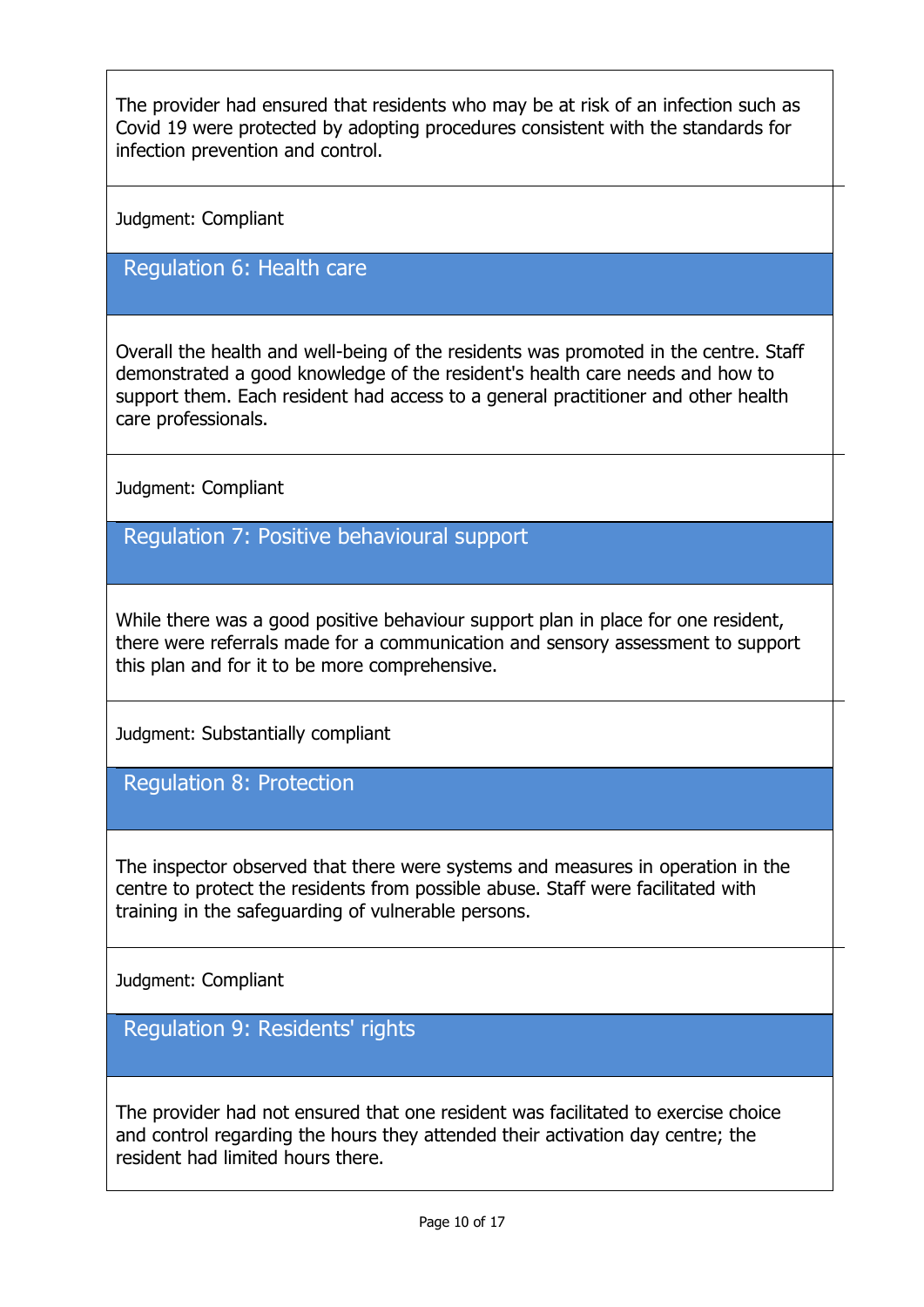Judgment: Substantially compliant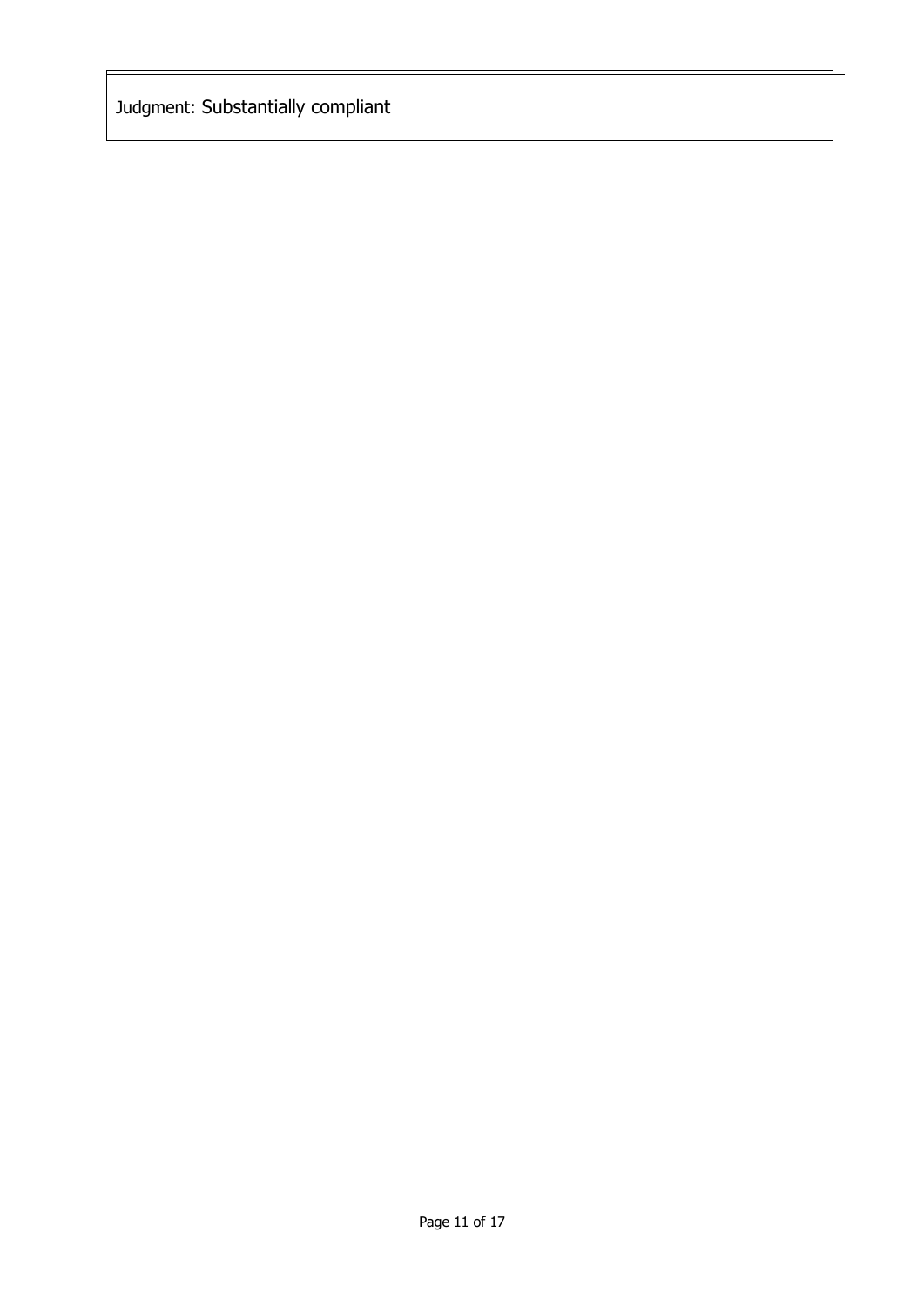#### **Appendix 1 - Full list of regulations considered under each dimension**

This inspection was carried out to assess compliance with the Health Act 2007 (as amended), the Health Act 2007 (Care and Support of Residents in Designated Centres for Persons (Children and Adults) with Disabilities) Regulations 2013, and the Health Act 2007 (Registration of Designated Centres for Persons (Children and Adults with Disabilities) Regulations 2013 - 2015 as amended and the regulations considered on this inspection were:

| <b>Regulation Title</b>                       | <b>Judgment</b> |
|-----------------------------------------------|-----------------|
| <b>Capacity and capability</b>                |                 |
| Regulation 14: Persons in charge              | Compliant       |
| Regulation 15: Staffing                       | Compliant       |
| Regulation 16: Training and staff development | Compliant       |
| Regulation 23: Governance and management      | Compliant       |
| Regulation 3: Statement of purpose            | Compliant       |
| Regulation 31: Notification of incidents      | Compliant       |
| <b>Quality and safety</b>                     |                 |
| Regulation 10: Communication                  | Substantially   |
|                                               | compliant       |
| Regulation 26: Risk management procedures     | Compliant       |
| Regulation 27: Protection against infection   | Compliant       |
| Regulation 6: Health care                     | Compliant       |
| Regulation 7: Positive behavioural support    | Substantially   |
|                                               | compliant       |
| Regulation 8: Protection                      | Compliant       |
| Regulation 9: Residents' rights               | Substantially   |
|                                               | compliant       |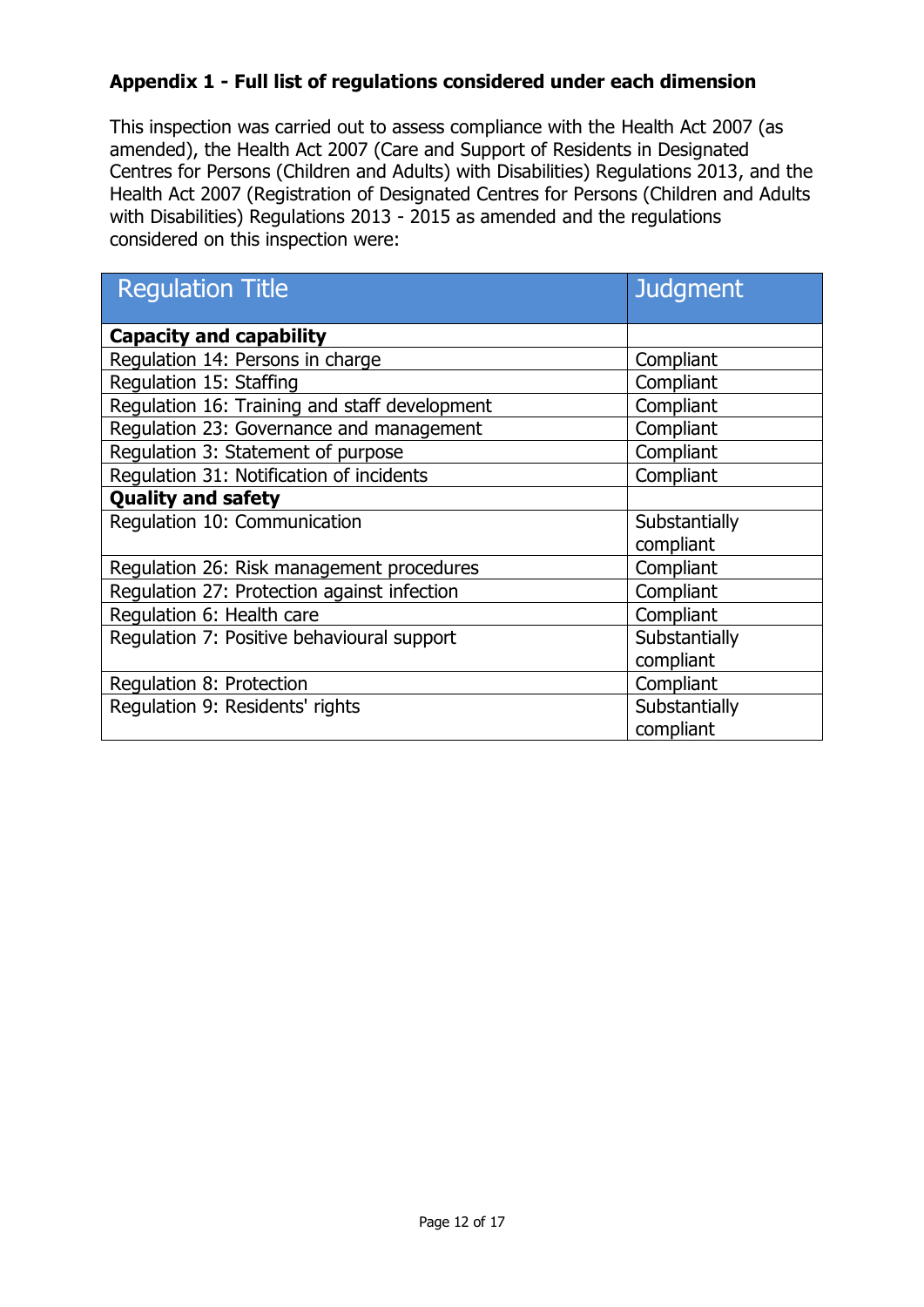# **Compliance Plan for St Vincent's Residential Services Group E OSV-0003928**

## **Inspection ID: MON-0029487**

## **Date of inspection: 04/06/2020**

#### **Introduction and instruction**

This document sets out the regulations where it has been assessed that the provider or person in charge are not compliant with the Health Act 2007 (Care and Support of Residents in Designated Centres for Persons (Children And Adults) With Disabilities) Regulations 2013, Health Act 2007 (Registration of Designated Centres for Persons (Children and Adults with Disabilities) Regulations 2013 and the National Standards for Residential Services for Children and Adults with Disabilities.

This document is divided into two sections:

Section 1 is the compliance plan. It outlines which regulations the provider or person in charge must take action on to comply. In this section the provider or person in charge must consider the overall regulation when responding and not just the individual non compliances as listed section 2.

Section 2 is the list of all regulations where it has been assessed the provider or person in charge is not compliant. Each regulation is risk assessed as to the impact of the non-compliance on the safety, health and welfare of residents using the service.

A finding of:

- **Substantially compliant -** A judgment of substantially compliant means that the provider or person in charge has generally met the requirements of the regulation but some action is required to be fully compliant. This finding will have a risk rating of yellow which is low risk.
- **Not compliant -** A judgment of not compliant means the provider or person in charge has not complied with a regulation and considerable action is required to come into compliance. Continued non-compliance or where the non-compliance poses a significant risk to the safety, health and welfare of residents using the service will be risk rated red (high risk) and the inspector have identified the date by which the provider must comply. Where the noncompliance does not pose a risk to the safety, health and welfare of residents using the service it is risk rated orange (moderate risk) and the provider must take action *within a reasonable timeframe* to come into compliance.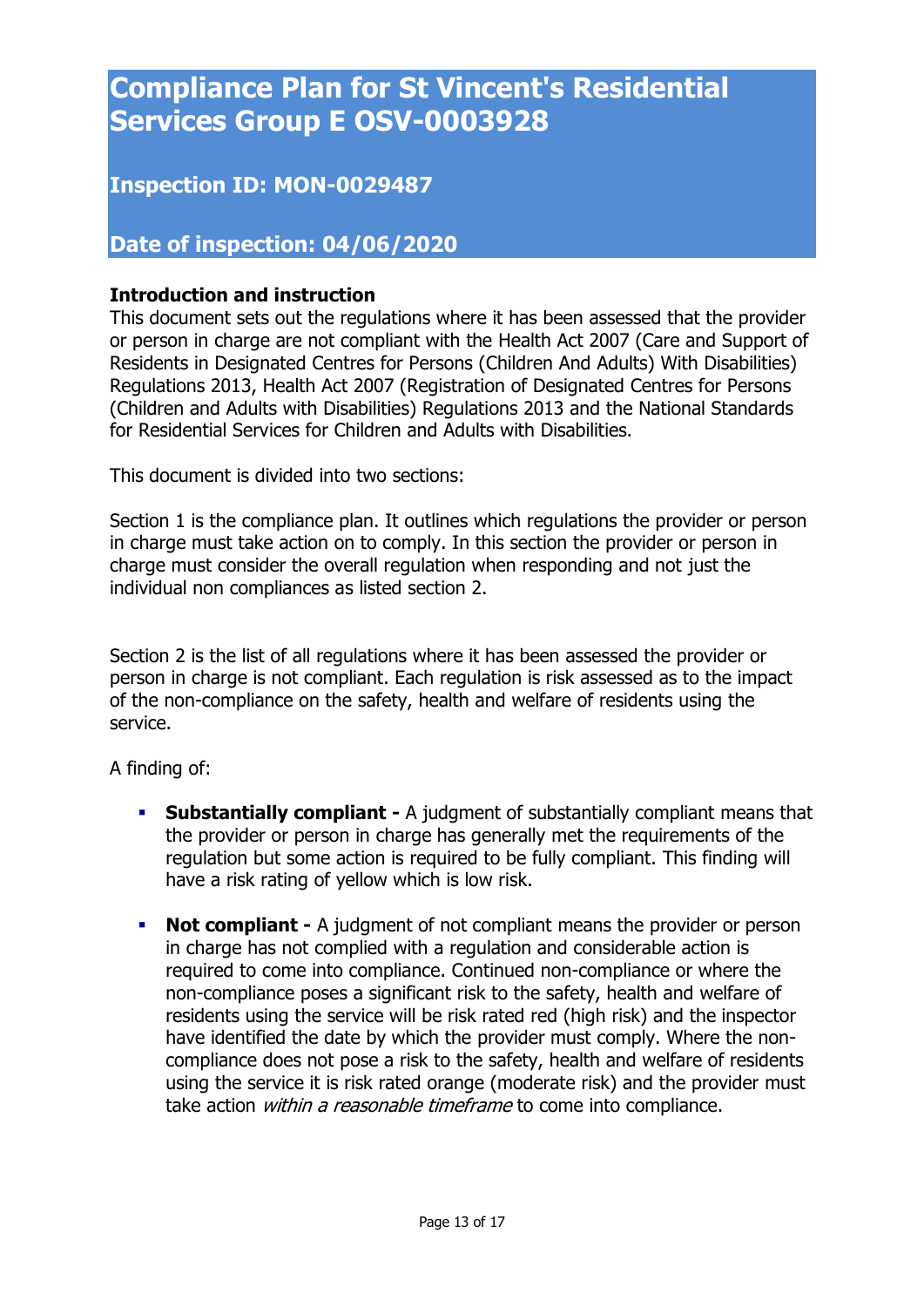# **Section 1**

The provider and or the person in charge is required to set out what action they have taken or intend to take to comply with the regulation in order to bring the centre back into compliance. The plan should be **SMART** in nature. **S**pecific to that regulation, **M**easurable so that they can monitor progress, **A**chievable and **R**ealistic, and **T**ime bound. The response must consider the details and risk rating of each regulation set out in section 2 when making the response. It is the provider's responsibility to ensure they implement the actions within the timeframe.

#### **Compliance plan provider's response:**

| <b>Regulation Heading</b>                                                                                                                                                                                                                                                                                                                                                                                                                                                                                                                                                                                                                                                                         | <b>Judgment</b>                |  |  |
|---------------------------------------------------------------------------------------------------------------------------------------------------------------------------------------------------------------------------------------------------------------------------------------------------------------------------------------------------------------------------------------------------------------------------------------------------------------------------------------------------------------------------------------------------------------------------------------------------------------------------------------------------------------------------------------------------|--------------------------------|--|--|
| Regulation 10: Communication                                                                                                                                                                                                                                                                                                                                                                                                                                                                                                                                                                                                                                                                      | <b>Substantially Compliant</b> |  |  |
| Outline how you are going to come into compliance with Regulation 10: Communication:<br>The Provider will ensure that speech and language therapist resources are available to<br>support the residents of the center. The person in charge will contact the speech and<br>language therapist regarding referrals and completion of communication assessments<br>and providing suitable communication apps. Also to provide a more accessible<br>communication/visual supports.<br>The person in charge will also arrange a date for training of staff team in house by the<br>speech and language therapist.                                                                                     |                                |  |  |
| Regulation 7: Positive behavioural<br>support                                                                                                                                                                                                                                                                                                                                                                                                                                                                                                                                                                                                                                                     | <b>Substantially Compliant</b> |  |  |
| Outline how you are going to come into compliance with Regulation 7: Positive<br>behavioural support:<br>The person in charge and the provider will progress the referral for communication and<br>sensory assessment to support a more comprehensive behavior plan for one resident in<br>relation to promoting more independence in this area, A referral for a joint Occupational<br>and Speech and Language assessment will be made. All staff will receive update re<br>recommendations from assessments and how to implement recommendations into<br>behavior support plan. The studio three instructor will support the team in the<br>development of comprehensive behavior support plan. |                                |  |  |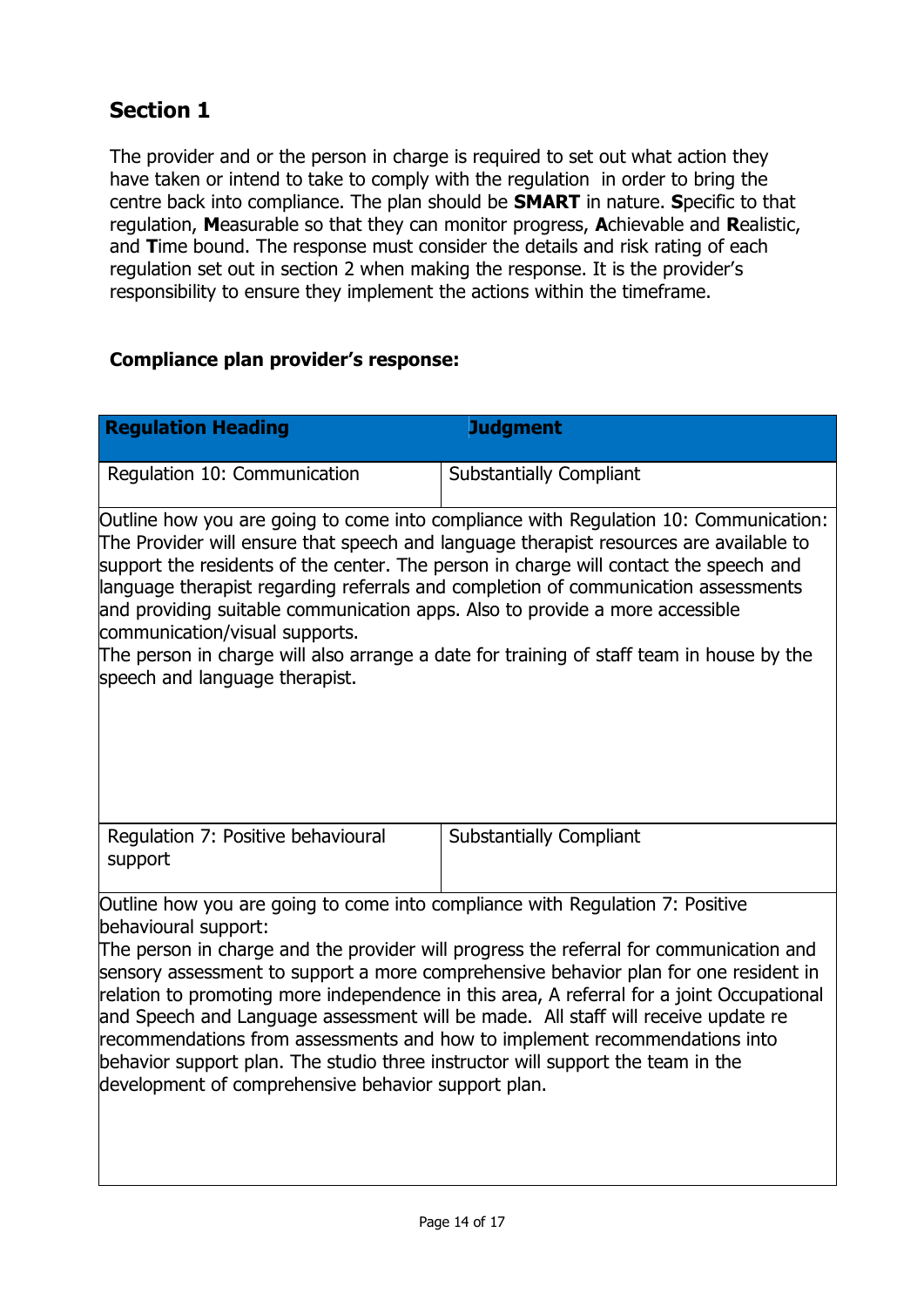Regulation 9: Residents' rights  $\vert$  Substantially Compliant

Outline how you are going to come into compliance with Regulation 9: Residents' rights: The person in charge will arrange a multi-disciplinary team meeting to identify the day service/activation wishes and needs of one resident. The provider is currently reviewing delivery of all day services and the model of same due to Covid 19 and the need for change and guidelines for day service provision that need to be followed to ensure everyone's safety through practice and infection prevention control measures. The provider will with the person in charge develop a programme to meet the resident's needs.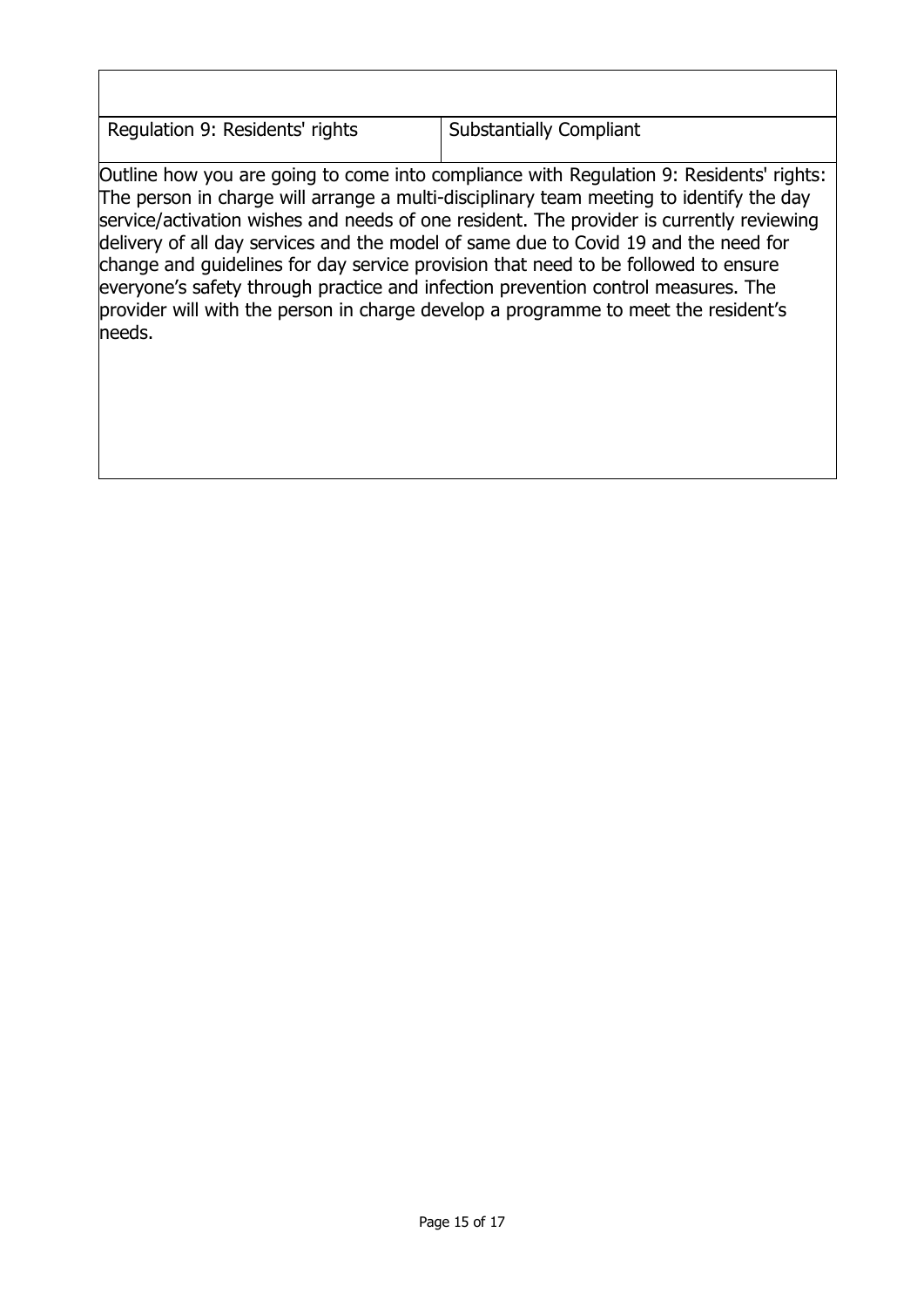# **Section 2:**

## **Regulations to be complied with**

The provider or person in charge must consider the details and risk rating of the following regulations when completing the compliance plan in section 1. Where a regulation has been risk rated red (high risk) the inspector has set out the date by which the provider or person in charge must comply. Where a regulation has been risk rated yellow (low risk) or orange (moderate risk) the provider must include a date (DD Month YY) of when they will be compliant.

The registered provider or person in charge has failed to comply with the following regulation(s).

| <b>Regulation</b>      | <b>Regulatory</b>                                                                                                                                                                                                                                                | <b>Judgment</b>            | <b>Risk</b> | Date to be    |
|------------------------|------------------------------------------------------------------------------------------------------------------------------------------------------------------------------------------------------------------------------------------------------------------|----------------------------|-------------|---------------|
|                        | requirement                                                                                                                                                                                                                                                      |                            | rating      | complied with |
| Regulation 10(1)       | The registered<br>provider shall<br>ensure that each<br>resident is assisted<br>and supported at<br>all times to<br>communicate in<br>accordance with<br>the residents'<br>needs and wishes.                                                                     | Substantially<br>Compliant | Yellow      | 30/09/2020    |
| Regulation $7(5)(a)$   | The person in<br>charge shall<br>ensure that, where<br>a resident's<br>behaviour<br>necessitates<br>intervention under<br>this Regulation<br>every effort is<br>made to identify<br>and alleviate the<br>cause of the<br>resident's<br>challenging<br>behaviour. | Substantially<br>Compliant | Yellow      | 30/09/2020    |
| Regulation<br>09(2)(b) | The registered<br>provider shall<br>ensure that each<br>resident, in<br>accordance with<br>his or her wishes,<br>age and the nature                                                                                                                              | Substantially<br>Compliant | Yellow      | 31/10/2020    |